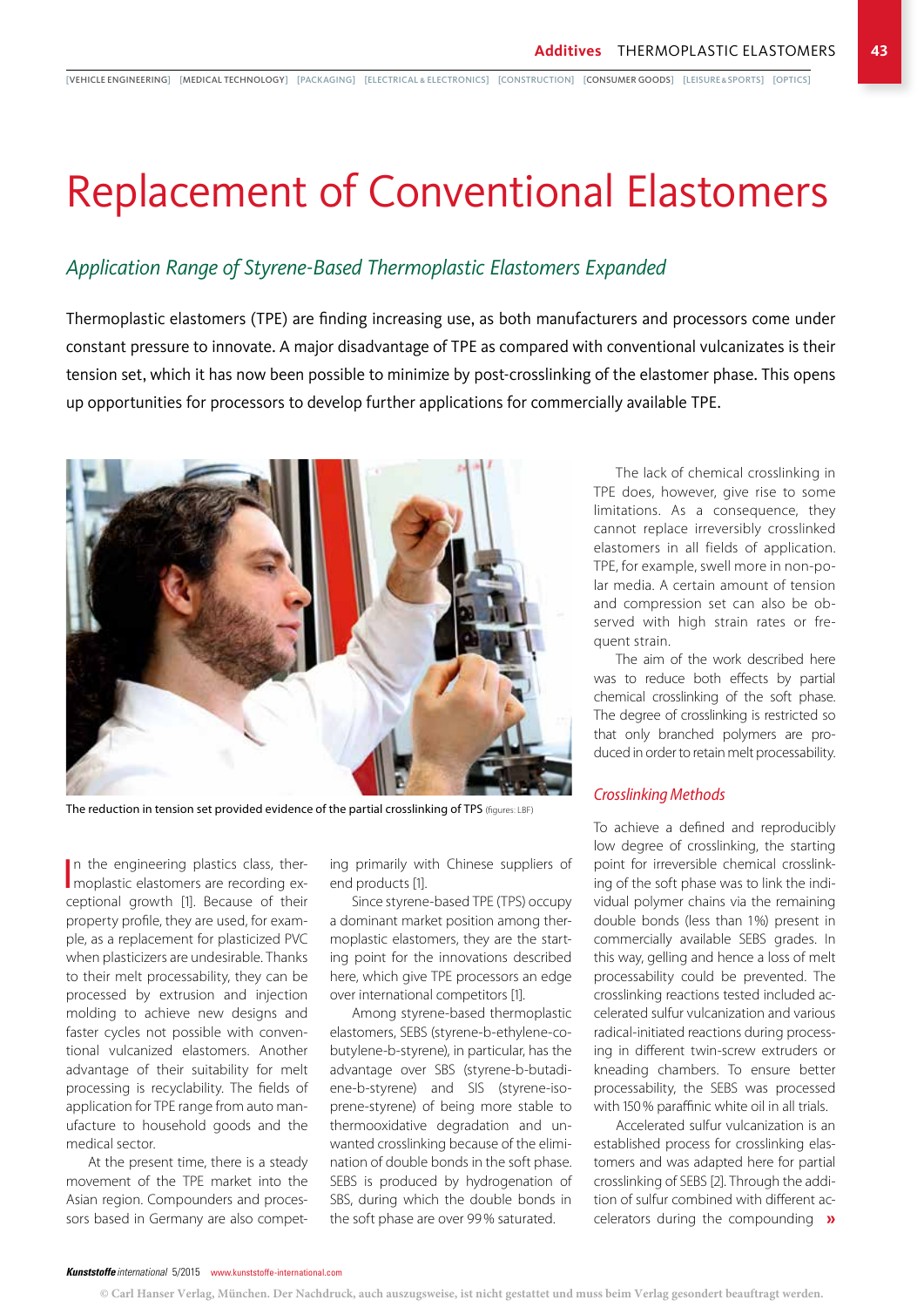

Fig. 1. Evidence of the increase in the molecular weight of SEBS achieved through sulfur vulcanization as determined by GPC

## The Authors

**Dr. Roland Klein** is group manager for the "Design of Interfaces" in the Plastics Division of the Fraunhofer Institute for Structural Durability and System Reliability (LBF); roland.klein@lbf.fraunhofer.de **Dipl.-Chem.Michael Matecki** is a doctoral student in the Group "Design of Interfaces" in the Plastics Division of the Fraunhofer Institute for Structural Durability and System Reliability (LBF); michael.matecki@lbf.fraunhofer.de

#### Acknowledgment

Collaborative Industrial Research and Development (IGF) project 17073 N of the Forschungsgesellschaft Kunststoffe e.V. on the subject of "Improving the mechanical properties of thermoplastic elastomers by partial chemical crosslinking" was sponsored through the German Federation of Industrial Research Associations (AiF) as part of the Program for Funding Industrial Collaborative Research and Development (IGF) set up by the German Federal Ministry of Economic Affairs and Energy on the basis of a resolution passed by the German Parliament.

We would like to express our thanks for this sponsorship and the support of the Plastics Research Association. We would also like to thank the companies represented on the project committee for their expert support.

## Service

References & Digital Version

B You can find the list of references and a PDF file of the article at *www.kunststoffe-international. com/1026073*

#### German Version

**B** Read the German version of the article in our magazine *Kunststoffe* or at *www.kunststoffe.de*

process, it could be demonstrated that partial crosslinking of SEBS is possible in principle. In the molar mass distribution of the specimens processed in this way, fractions with double and triple molar mass of the starting material can be seen (**Fig.1**). Mechanical tests on these specimens confirmed that in this way tension set (**Title figure**) can be substantially reduced. But since there was an unpleasant odor from the reagents used both during and after processing, the field of application for these end products is severely limited. This process was not therefore further optimized but may be regarded as general confirmation of the assumptions previously made.

Various polymers that contain double bonds, such as ethylene-propylene-diene rubber (EPDM), can be crosslinked through the addition of peroxides. An attempt was therefore made to use this process for partial SEBS crosslinking. The problem here is that radical formation is thermally induced, i. e. during the compounding process, and the radicals formed react non-specifically with the polymer chains. Despite the use of a wide variety of peroxides in different concentrations, a degradation reaction always occurred simultaneously to the desired crosslinking. Because of the small number of double bonds, the degradation reaction predominated here. This resulted in a wide molar mass distribution with a high content of diblock copolymers (**Fig.2**), leading in turn to a loss of elastomeric properties.

To conduct the radical crosslinking reaction in a more controlled way, further trials were carried out, in which UV initiators were incorporated during compounding instead of the thermally degrading peroxides. This method has the advantage that the radical crosslinking reaction can be decoupled from processing step. The test specimens injection molded from these compounds were post-irradiated at room temperature with a UV lamp. Tension set was determined in tensile stress/strain tests over ten cycles of 200% strain in each case, with residual strain being noted at the zero force point.

#### *Successes with UV Light and UV Additives*

To conduct a targeted UV-induced crosslinking reaction, several mutually influencing effects must be taken into account. Under the selected conditions, these effects can be explained very clearly with the example of the photoinitiator Irgacure 127 (manufacturer: BASF SE, Ludwigshafen, Germany): looking at residual strain as a function of additive concentration and UV exposure time (**Fig.3**), it can be seen that from an irradiation time of 2min upwards, there is a significant increase in residual strain in specimens without a UV initiator. This is caused by degradation of the polymer chains due to the UV irradiation. The effect is counteracted by crosslinking, which leads to a reduction in residual strain if the SEBS contains a UV initiator. This effect can be clearly observed at a concentration of 1phr based on SEBS content and a UV exposure time of 5min. The increase in residual strain occurring on further irradiation results from the above-mentioned degradation, which then predominates.

If the additive concentration is doubled, a third effect can be observed. The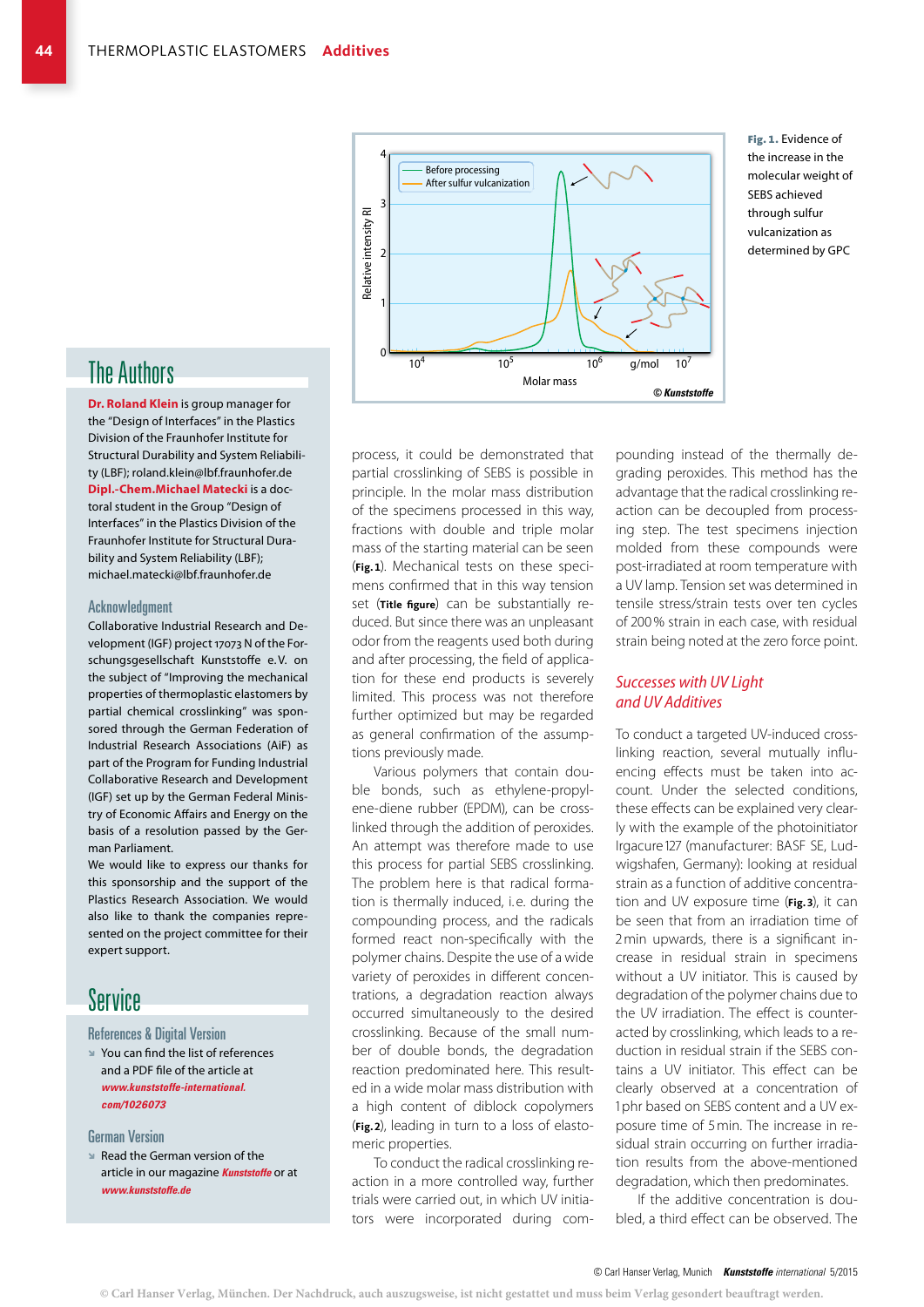





Fig. 3. First evidence of the minimization of residual strain in SEBS in the presence of the photoinitiator Irgacure 127

higher concentration of UV-absorbing constituents results in a shift of the minimum residual strain to longer exposure times and increased residual strain on short-term UV exposure. This phenomenon can be explained in terms of an internal filter effect: at higher absorber concentrations, a greater amount of light is required to achieve complete activation in deeper layers. Consequently, the optimum shifts to longer UV exposure times given constant radiation intensity. In this series of trials, a decrease in residual strain from 21.9 to 12.5% was achieved at 2phr additive and 10 min UV exposure time. Residual strain is therefore reduced by more than 40%.

The molar mass distribution values shown in **Figure4** correlate with the residual strain curve and confirm the theoretical approach of crosslinking. It can be seen that, with rising initiator concentration and UV exposure time, the higher-molecular-weight content of the test specimen increases, which is attributable to crosslinking of the polymer chains.

Swelling tests on the specimens confirm the results of the mechanical tests and size-exclusion chromatography. The specimens were immersed in *n*-hexane, a selective solvent for the soft phase, and the amount of solvent absorbed was determined gravimetrically. It was noticed that with increasing crosslinking and decreasing residual strain, swellability also decreased. On the other hand, with the specimens degraded by UV radiation, higher swelling was observed.

Besides the internal filter effect that can be caused by the additives, the polystyrene domains of SEBS can themselves also filter the radiation required for cross-

linking. To find a way to exclude this effect and allow partial crosslinking in the deeper layers as well, further trial series were conducted. The UV initiators selected were products that are activated in a wavelength range outside the absorption spectrum of polystyrene (e.g. Irgacure819 from BASF). **Figure5** shows the residual strain values as a function of UV exposure time and initiator concentration (Irgacure819). Here, again, effects due to degradation and crosslinking of the polymers are interfering. In this case, a significant reduction in residual strain was achieved after only 2min exposure time and, after 5min, strain fell to only about half its initial value. In these trials, too, degradation and crosslinking reactions were verified by determining molar mass distribution and swellability.

By way of example, **Figure6** shows the tensile stress/strain graphs from the »



Fig. 4. GPC analysis of SEBS provides evidence of the increase in molecular weight achieved with Irgacure 127



Fig. 5. The photoinitiator Irgacure819 shortens the UV exposure time required by SEBS as compared with Irgacure 127